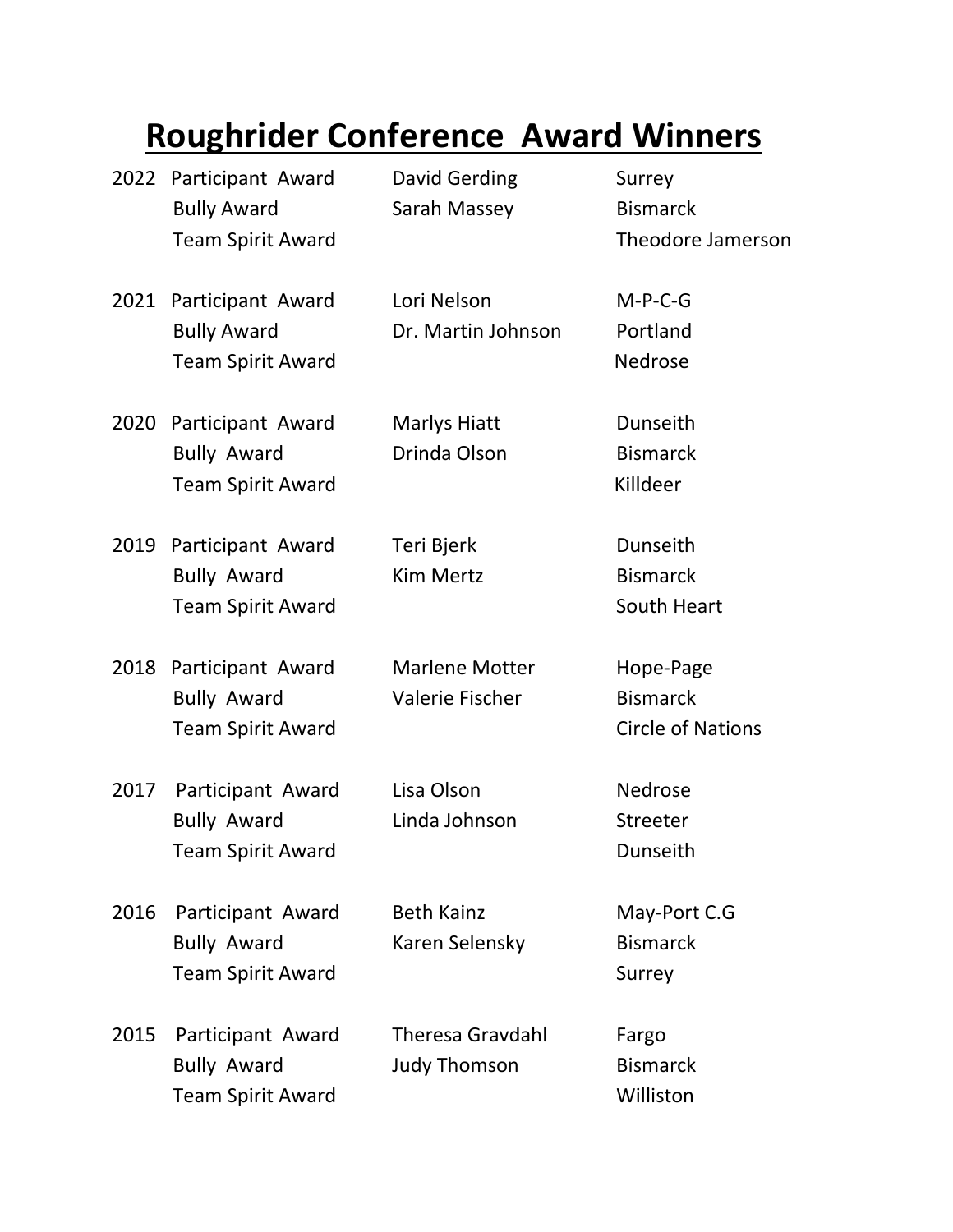| 2014 | Participant Award<br><b>Bully Award</b><br><b>Team Spirit Award</b>      | <b>Kelly Dockter</b><br>Larry Holmstrom | Ashley<br>Wyndmere<br>Napoleon                      |
|------|--------------------------------------------------------------------------|-----------------------------------------|-----------------------------------------------------|
| 2013 | Participant Award<br><b>Bully Award</b><br><b>Team Spirit Award</b>      | Jorgen Knutson<br>Joslyn Reichert       | Dunseith<br>Medora<br>May-PortCG                    |
|      | 2012 Participant Award<br><b>Bully Award</b><br><b>Team Spirit Award</b> | Sarah Skiple<br><b>Bretta Edwards</b>   | <b>Bismarck</b><br>Medora<br><b>Sargent Central</b> |
|      | 2011 Participant Award<br><b>Bully Award</b><br><b>Team Spirit Award</b> | Jan Cossette<br>Pauline Hoefpner        | Fargo<br><b>Beulah</b><br><b>Beulah</b>             |
|      | 2010 Participant Award<br><b>Bully Award</b><br><b>Team Spirit Award</b> | Diane Luttschwager<br>Kathy Schumacher  | Williston<br>Kenmare<br>Williston                   |
|      | 2009 Roughrider Award<br><b>Bully Award</b><br><b>Team Spirit Award</b>  | Scott Reickenburger<br>Jeremy Mehlhoff  | <b>Bismarck</b><br>Williston<br>Fargo               |
|      | 2008 Roughrider Award<br><b>Bully Award</b><br><b>Team Spirit Award</b>  | Amy Artz<br><b>Kevin Kerr</b>           | Towner<br>Mandan<br><b>Fort Ransom</b>              |
|      | 2007 Roughrider Award<br><b>Bully Award</b><br><b>Team Spirit Award</b>  | Marcene Malusky<br><b>Maria Miller</b>  | Fargo<br>South Heart<br>Mandan                      |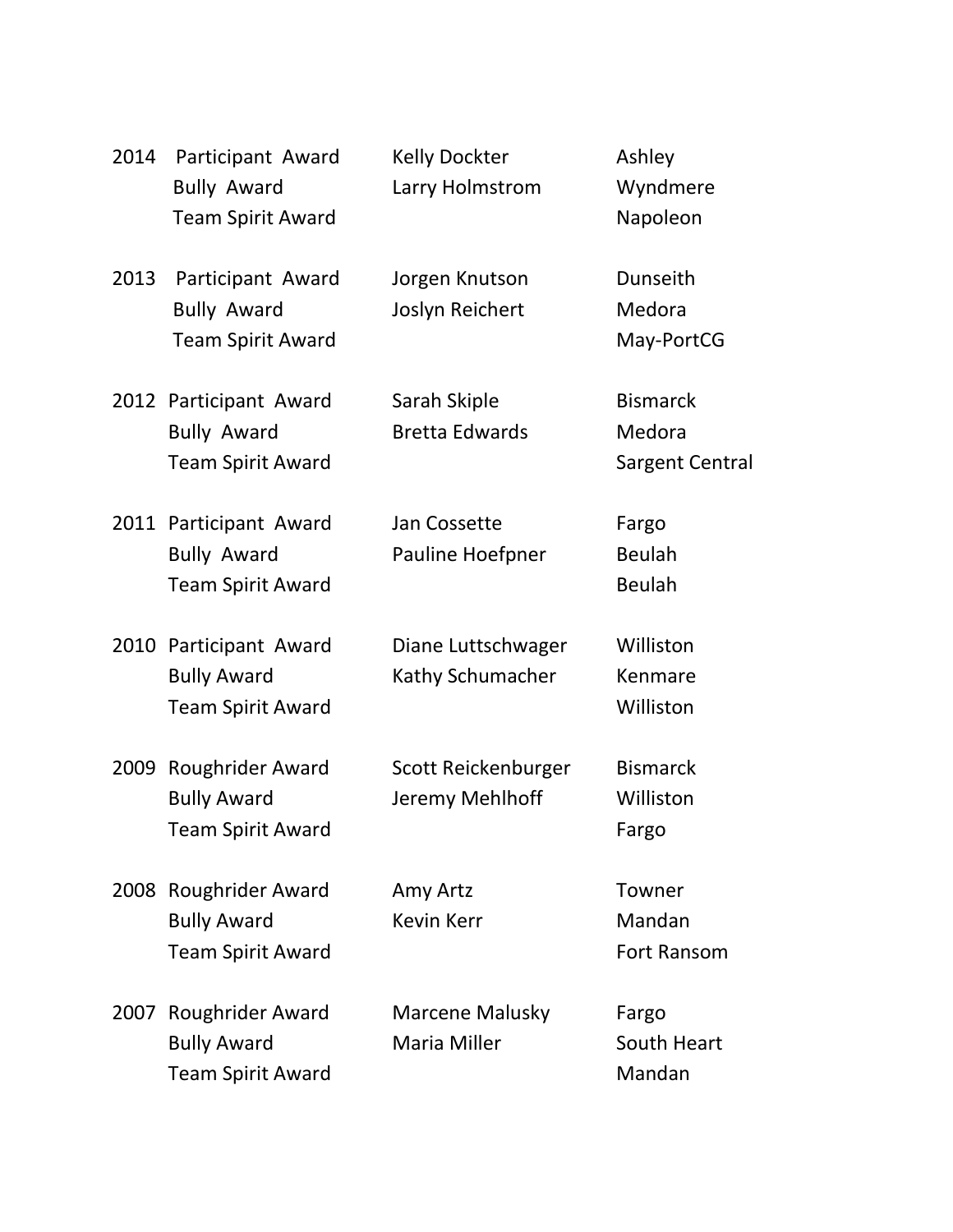|      | 2006 Roughrider Award<br><b>Bully Award</b><br><b>Team Spirit Award</b>   | <b>Steve Podoll</b><br><b>Rod Volk</b>         | Wilton<br>Fargo<br>Kenmare                                          |
|------|---------------------------------------------------------------------------|------------------------------------------------|---------------------------------------------------------------------|
| 2005 | Roughrider Award<br><b>Bully Award</b><br><b>Team Spirit Award</b>        | Kallie Mahar<br>Gloria Burner                  | Williston<br>Minot High<br><b>Cannon Ball-Solen</b>                 |
|      | 2004 Roughrider Award<br><b>Bully Award</b><br><b>Team Spirit Award</b>   | <b>Colleen Hare</b><br>Nancy Kielpinski        | Wimbledon-Courtenay<br>Mandan<br>Wimbledon-Courtenay                |
| 2003 | Roughrider Award<br><b>Bully Award</b><br><b>Team Spirit Award</b>        | Lynn Brown<br><b>Jeff Risk</b>                 | Scranton<br>Minot-Nedrose<br>Harvey                                 |
| 2002 | <b>Roughrider Award</b><br><b>Bully Award</b><br><b>Team Spirit Award</b> | Karen Krenz<br><b>Betsy Gerhart</b>            | Williston<br><b>Minot Air Force Base</b><br>Wilton                  |
| 2001 | Roughrider Award<br><b>Bully Award</b><br><b>Team Spirit Award</b>        | Rendi Olson<br>Mike Nider                      | Richardton/Taylor<br>Mandan<br>Verona                               |
| 2000 | Roughrider Award<br><b>Bully Award</b><br><b>Team Spirit Award</b>        | <b>Michael Porter</b><br><b>Curt Holmstrom</b> | <b>Mandan Correctional Center</b><br><b>Northern Cass</b><br>Oriska |
| 1999 | Roughrider Award<br><b>Bully Award</b><br><b>Team Spirit Award</b>        | Sherri Speten<br><b>Gale Wondrasek</b>         | Wilton<br><b>Bottineau</b><br>Minot                                 |
|      | 1998 Roughrider Award                                                     | <b>Kris Vossler</b>                            | <b>Bismarck</b>                                                     |